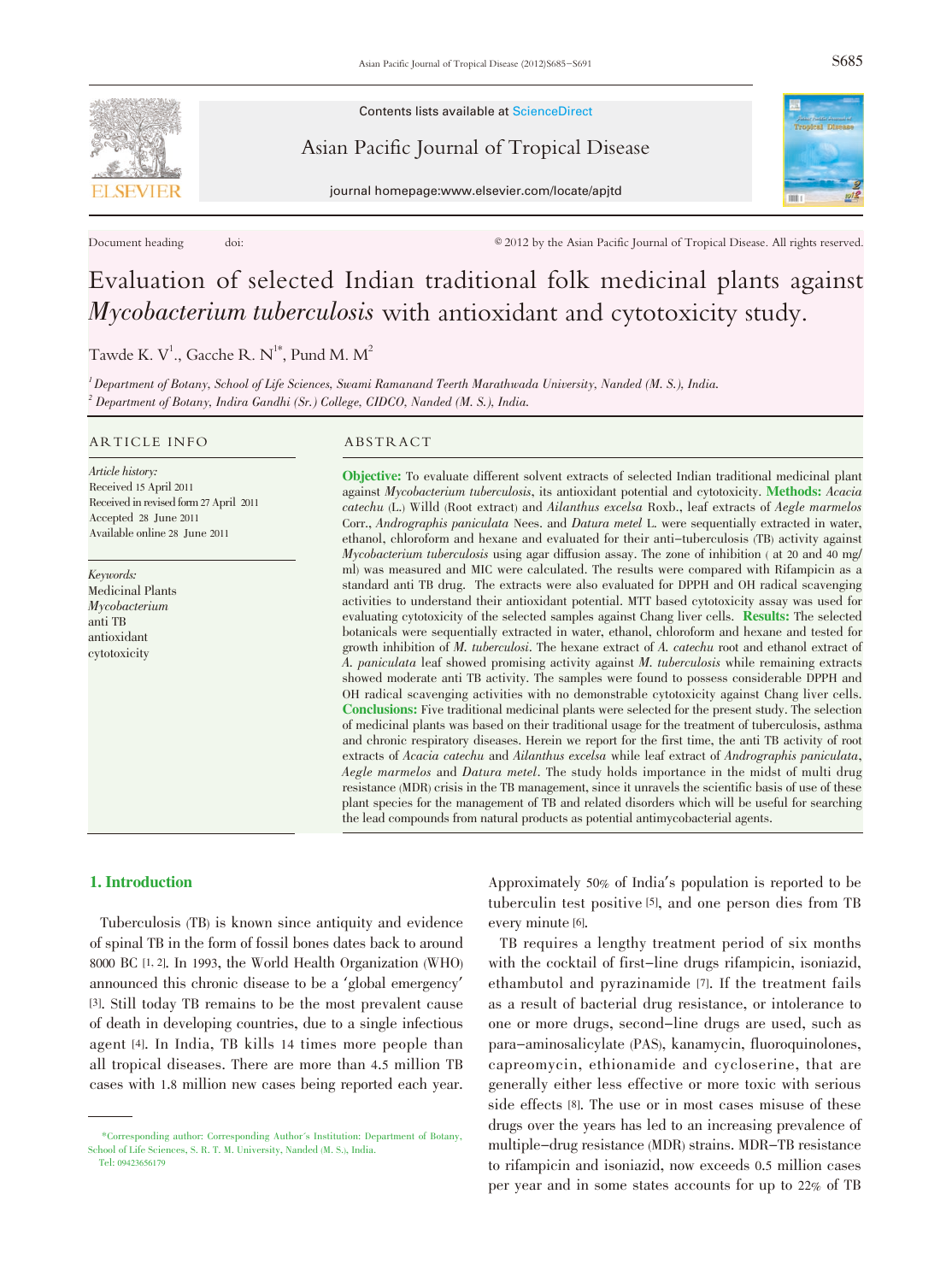cases[9]. Extensively-drug resistant (XDR) strains of M. tuberculosis, resistant to both first and second-line drugs, were first reported in the United State, Latvia and South Korea in 2006 [10] but are now present in 57 countries [9] including India [11].

The increasing problem of MDR/XDR-TB has focused attention on developing new drugs that are not only active against MDR-TB, but also shorten the length of therapy. Thus, there is an urgent need of an hour to expand significant interest in developing new TB drugs because; no new class of TB drugs has been developed in the past 40 years. Medicinal plants offer a great hope to fulfill these needs because natural products are a proven template for the development of new scaffolds of drugs [12,13] they have received considerable attention as potential anti-TB agents. In Indian traditional Ayurvedic system of medicine, the history of TB also dates back to <sup>600</sup> BC where in 'Sushruta Samhita', the disease is known as 'Kshya Kasha' means 'wasting disease' or 'Raja Yaksha' means 'the king of diseases' because it exceedingly difficult to treat. A considerable number of plant species have been mentioned in Ayurveda for the treatment of TB, leprosy and related disorders. Sharma [14] has listed 60 plant species for TB and <sup>91</sup> for leprosy. In 'Ayurvedic Formulary of India' [15], 60 Indian medicinal plant species have been reported to be used in different Ayurvedic formulations for TB. Other works on Indian medicinal plants like 'Indian Medicinal Plants, vol. I-IV' by Kirtikar and Basu [16] also describe several species for TB and related diseases in various Indian systems of medicine. Recently, reviews on Indian medicinal plants treated against Mycobacterium sp. [17] have been published. Taking into consideration the above facts and extensive literature survey it has been observed that there is an ample scope to explore folk traditional medicinal plants being used by local traditional healers against Mycobacterium tuberculosis and for the management of other respiratory disorders. Therefore, the present study was aimed to establish the scientific basis of usage of selected plants claimed by the traditional healers for the management of tuberculosis

#### 2. Materials and Methods

# 2.1. Materials

The Mycobacterium tuberculosis (MTCC 300) was obtained from Microbial Type Culture Collection and Gene Bank, Institute of Microbial Technology, Chandigarh (PB), India and was sub cultured and maintained onto Lowenstein Jensen media as described previously [18]. Chang Liver cell line was requested from National Centre for Cell Science (NCCS: a National Cell Line Facility) Pune (MS), India. DPPH (1,1-diphenyl-2-picryl hydrazyl), MTT (3-(4,5-dimethylthiazol-2-yl)-2, 5-diphenyl tetrazolium

bromide) were procured from Sigma-Aldrich Co. (St. Louis MO, USA)., Other chemicals like Rifampicin (Himedia Laboratories Pvt. Ltd. Mumbai), Ascorbic acid, 1-10 phenanthroline, solvents, reagents used were of AR grade and were obtained from commercial sources.

# 2.2. Collection, identification and authentication of the selected medicinal plants

Five medicinal plants were selected for the present study. The selection of plants was based on their traditional use for the treatment of tuberculosis and asthma by the local traditional practitioners. The selected plants Acacia catechu (L.) Willd. (Mimosaceae), Aegle marmelos Corr. (Rutaceae), Ailanthus excelsa Roxb. (Simaroubiaceae), Andrographis paniculata Nees. (Acanthaceae) and Datura metel L. (Solanaceae) were collected from the nearby regions of Nanded district (MS), in the month of October 2010. The plants were identified and authenticated with the help of regional Flora [19]. Voucher specimens (B1-B5) of the collected plants were deposited in the herbarium centre of Department of Botany, School of Life Sciences, Swami Ramanand Teerth Marathwada University, Nanded. The shade dried and powdered plant samples were preserved for further investigations.

#### 2.3. Sequential Extraction of the plant samples

The shed dried powdered plant samples (~10gm) were sequentially extracted in water, ethanol, chloroform and hexane up to <sup>8</sup> hours using Soxhlet's apparatus. The extracted samples were evaporated by using rota evaporator. The dried extracts were preserved for further analysis.

# 2.4. Determination of antimycobacterial activity of selected plant samples

Stock solutions of the individual plant extracts were prepared in 0.5 % dimethyl sulfoxide (DMSO) and diluted to the final concentrations of 20 and 40 mg/ml in sterile distilled water. As a part of experimental standardization, initially 1mg/ml concentration of plant extract was used for antimycobacterial study and it was further extended up to 20 mg/ml; however no clear zone of inhibition was observed under experimental conditions. Considering the respective results of the optimization experiments, the concentrations of plant extract were kept on higher side (20 and 40 mg/ml) in order to have clear demonstrable antimycobacterial effects in terms of zone of inhibition [20].

The sensitivity of Mycobacterium tuberculosis strain to the various extracts of the selected botanicals was demonstrated by agar diffusion method [21]. In short, a sterile cork borer of 7 mm diameter was used to bore holes into the inoculum seeded solidified nutrient agar. A 50  $\mu$ l volume of each (20 and 40 mg/ml) of the plant extracts was loaded into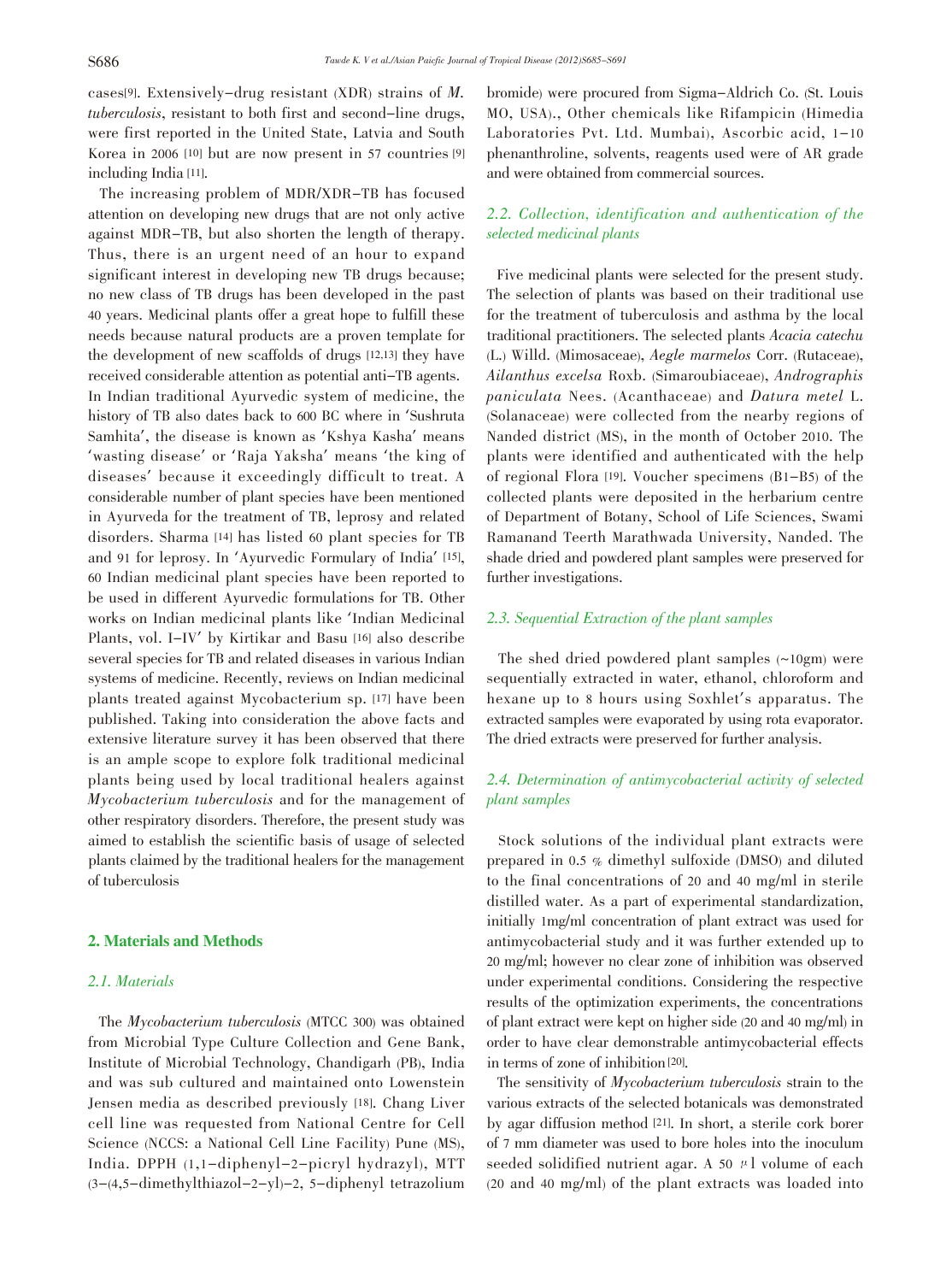the labeled well in the prepared media plate using sterile pipette. The test was performed in triplicates. The plates were kept in refrigerator for prediffusion of the sample and incubated at 37 $\degree$  for 48 hours. Growth of *M. tuberculosis* was observed after the incubation of 48 hours and the diameter of inhibition zone was measured subtracting the well size. Rifampicin (10  $\mu$  g/ml) was used as a reference standard.

# 2.5. Determination of the Minimum Inhibitory Concentration (MIC) of the plant extracts

The MIC of the various plants extracts were performed using the broth microdilution assay against the test Mycobacterium tuberculosis. Tests were performed in sterile 96-well microplates by dispensing into each well a total volume of 200  $\mu$ l, comprising 100  $\mu$ l of standardized suspension of *M. tuberculosis* (1x106 cells/ml) and 100  $\mu$ 1 of different concentrations of plant extracts and incubated up to 48 h at  $37^{\circ}$ . Microbial growth was determined by absorbance measurement at 620 nm using Thermo make Automatic Ex-Microplate Reader (M 51118170). The MIC of Rifampicin was also calculated for comparison.

#### 2.6. MTT Cytotoxicity assay

The MTT cytotoxicity assay was performed by the previously reported method [22, 23, and 24]. The Chang liver cells were harvested  $(4.5 \times 10^4 \text{ cells/well})$  and inoculated in 96 well microtiter plates. The cells were washed with phosphate buffered saline (PBS) and the cultured cells were then inoculated with and without the individual plant extract (1mg/ml). After 72 hrs incubation, the medium was aspirated followed by addition of 150  $\mu$  L of MTT solution (5 mg/mL in PBS, pH 7.2) to each well and the plates were reincubated for 4 hrs at 37 °C. After incubation time, 800  $\mu$  L of DMSO was added to the wells followed by gentle shaking to solubilize the formazan crystal for 15 min. Absorbance was read at 540 nm using Thermo make Automatic Ex-Microplate Reader (M 51118170) and the % cell viability was calculated. The  $H_2O_2$ (1mM) was used as a standard cytotoxic agent.

#### 2.7. DPPH radical scavenging assay

DPPH (1, 1-diphenyl-2- picrylhydrazyl) radical scavenging assay was carried out as per reported method with slight modifications [25,26]. In brief, 1 ml of test solution (individual plant extract) was added to equal quantity of 0.1 mM solution of DPPH in ethanol. After 20 min of incubation at room temperature, the DPPH reduction was measured by reading the absorbance at 517 nm. Ascorbic acid (1mM) was used as reference compound.

### 2.8. OH radical scavenging assay

The OH radicals scavenging activity was demonstrated

with Fenton reaction [27]. The reaction mixture contained, 60  $\mu$ l of FeCl, (1mM), 90 $\mu$ l of 1-10 phenanthroline (1mM), 2.4 ml of phosphate buffer (0.2M, pH 7.8),  $150 \mu$ l of H<sub>2</sub>O<sub>2</sub> (0.17M) and 1.5 ml of individual plant extract (1mg/ml). The reaction was started by adding  $H_2O_2$ . After 5 min. incubation at room temperature, the absorbance was recorded at 560nm. Ascorbic acid (1mM) was used as reference compound.

The cell viability inhibition (%), DPPH and OH radical scavenging activity  $(\%)$  was calculated by using following formula.

Activity  $(\%)=1-\text{T/C}\times 100$ T = Absorbance of the test sample  $C =$  Absorbance of the control sample

### 3. Results

#### 3.1. Area of collection and selection of plant materials

The area of Nanded district lies between <sup>180</sup> <sup>16</sup>' and <sup>190</sup> <sup>55</sup>' North latitude and <sup>760</sup> <sup>56</sup>' and <sup>780</sup> <sup>19</sup>' East longitude. The Kandhar and the area of Bhokar forest constitute one of the major floristic regions of Marathwada region of Maharashtra state [19]. The traditional healers of this area are well known for their traditional knowledge of the use of medicinal plants. This was the main reason of selection of plants from this region for the present investigations. The total five plants from different five families were selected for the present investigation. Table 1 presents the botanical names, local names and their traditional uses as known according to information collected by Dr. Mahesh M. Pund (Head Dept. of Botany, Indira (Sr.) College, CIDCO, Nanded) through interviews with local traditional healers. Questionnaires were asked about the use of medicinal plant species for the traditional herbal treatment for treating tuberculosis, asthma and chronic respiratory diseases. The plants selected for this study were selected based on the outcome of interviews with local traditional healers and the people who have otherwise experience with traditional medicine from this region. The plants used alone, i.e. not mixed with other plant or inorganic materials were considered further.

# 3.2. Antimycobacterial activity and MIC profile of the selected plant extracts

The selected samples extracted in different solvents were tested at concentration of 20 and 40 mg/ml for their antimycobacterium activity against M. tuberculosis using agar diffusion assay with rifampicin as a standard drug and efficacy of the selected plant extracts were calculated in terms of MICs. The results of antimycobacterial activity are presented in the form of zone of inhibition and MIC in Table 2.

Amongst the different solvent extracts of five selected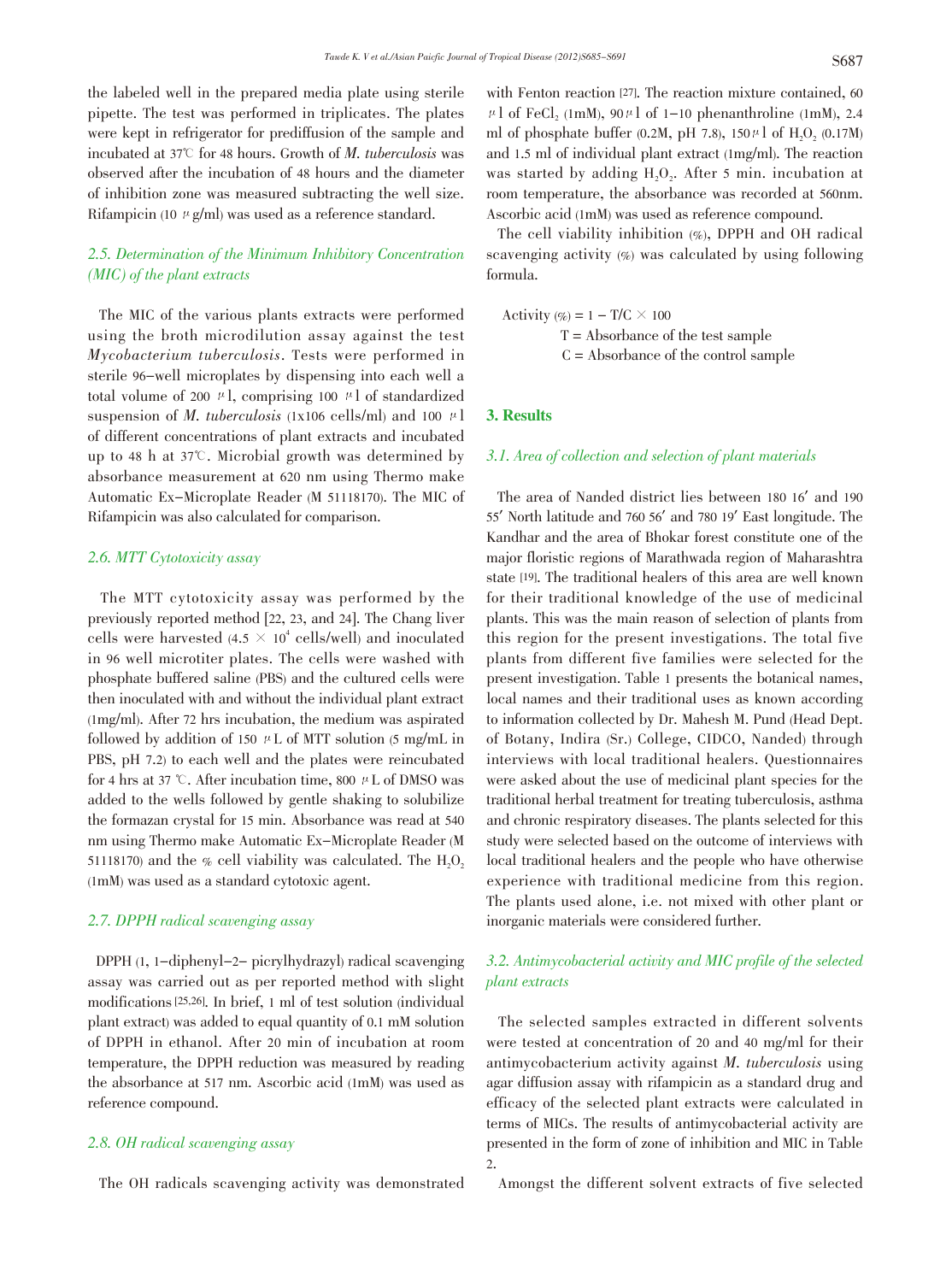# Table 1.

| Ethnobotanical information of selected medicinal plants. |  |
|----------------------------------------------------------|--|
|----------------------------------------------------------|--|

| Sr. No.        | Name of the Plant Local name             |                       | Family        | Part used | Traditional use                                                                                                                                                                                                | Literature review                                                                                           |
|----------------|------------------------------------------|-----------------------|---------------|-----------|----------------------------------------------------------------------------------------------------------------------------------------------------------------------------------------------------------------|-------------------------------------------------------------------------------------------------------------|
| 1              | Acacia catechu (L.) Kala khair,<br>Willd | Kattha                | Mimosaceae    | Root      | Two spoon full root paste taken<br>orally with empty stomach daily<br>for 60 days for tuberculosis.                                                                                                            | No literature on anti TB activity                                                                           |
| 2              | Ailanthus excelsa<br>Roxb.               | Maharukh,<br>Ghodlimb | Simaroubaceae | Root      | Two spoon full root paste taken<br>orally with empty stomach daily<br>for 50 days for chronic asthma.                                                                                                          | The allied species Ailanthus altissima<br>(Mill.) Swingle syn. Altissima glandulsa<br>Desf. for asthma [34] |
| 3              | Aegle marmelos<br>Corr.                  | Bel                   | Rutaceae      | Leaf      | Two spoon full shed dried leaf<br>for asthma and other respiratory<br>complaints.                                                                                                                              | Bronchitis, asthmatic complaints<br>powder taken orally for 2 months [30,32,33]; cough, tuberculosis [16]   |
| $\overline{4}$ | Andrographis<br><i>paniculata</i> Nees.  | Bhuilimb.<br>Kalmegh  | Acanthaceae   | Leaf      | Take two glass water, add two<br>spoon full shed dried leaf powder<br>and allow for boiling until it<br>will remain only half glass. This<br>decoction take orally twice in a<br>day for 2 months to treat TB. | Cough with thick sputum [35]                                                                                |
| 5              | Datura metel L.                          | Kala Dhotra           | Solanaceae    | Leaf      | One spoon full shed dried<br>powder of leaf taken orally for<br>the period of 3 months for the<br>treatment of asthma.                                                                                         | No literature found on <i>M. tuberculosis</i>                                                               |

#### Table 2.

Anti-Mycobacterium activity of selected medicinal plants in different extract.

| Name of the Plant          | Zone of Inhibition (mm) |                  |                 |
|----------------------------|-------------------------|------------------|-----------------|
|                            | $20$ mg/ml              | $40$ mg/ml       | $MIC$ (mg/ml)   |
| Water extract              |                         |                  |                 |
| Acacia catechu             | $\rm NR$                | <b>NR</b>        | NR              |
| Ailanthus excelsa          | $7.67 \pm 0.58$         | $11.60 \pm 0.53$ | $20 \pm 0.81$   |
| Aegle marmelos             | $8.17 \pm 0.67$         | $12.10 \pm 0.46$ | $20 \pm 0.26$   |
| Andrographis paniculata    | <b>NR</b>               | <b>NR</b>        | <b>NR</b>       |
| Datura metel               | $20.50 \pm 0.50$        | 24.93 $\pm$ 0.90 | $10 \pm 1.13$   |
| Ethanol Extract            |                         |                  |                 |
| Acacia catechu             | $11.60 \pm 0.53$        | $15 \pm 0.70$    | $10 \pm 1.94$   |
| Ailanthus excelsa          | 7.57 $\pm$ 0.59         | $15 \pm 0.85$    | $10 \pm 1.14$   |
| Aegle marmelos             | 7.80 $\pm$ 0.98         | $9.90 \pm 0.85$  | 40 $\pm$ 0.77   |
| Andrographis paniculata    | $21.63 \pm 0.55$        | $30.17 \pm 1.46$ | $2.5 \pm 1.45$  |
| Datura metel               | $26.93 \pm 0.90$        | $31.87 \pm 0.81$ | $05 \pm 1.24$   |
| Chloroform Extract         |                         |                  |                 |
| Acacia catechu             | $11.07 \pm 0.70$        | $16.10 \pm 0.95$ | $10 \pm 1.68$   |
| Ailanthus excelsa          | <b>NR</b>               | <b>NR</b>        | <b>NR</b>       |
| Aegle marmelos             | $9.00 \pm 1.00$         | $13.40 \pm 0.78$ | $20 \pm 1.35$   |
| Andrographis paniculata    | $19.97 \pm 1.05$        | $25 \pm 1.00$    | $05 \pm 1.56$   |
| Datura metel               | $17.26 \pm 0.56$        | 23.20 $\pm$ 0.62 | $20 \pm 0.95$   |
| <b>Hexane Extract</b>      |                         |                  |                 |
| Acacia catechu             | $30.63 \pm 0.55$        | $35.67 \pm 0.59$ | $2.5 \pm 0.55$  |
| Ailanthus excelsa          | $8.93 \pm 0.40$         | $15.17 \pm 0.96$ | $10 \pm 0.79$   |
| Aegle marmelos             | 7.27 1.42               | 12.20 $\pm$ 0.62 | 40 $\pm$ 1.60   |
| Andrographis paniculata    | <b>NR</b>               | $\rm NR$         | NR              |
| Datura metel               | $9.03 \pm 0.35$         | $10.30 \pm 0.61$ | 40 $\pm$ 0.86   |
| Rifampicin $(10 \mu g/ml)$ | 32.50 $\pm$ 0.56        |                  | $0.28 \pm 1.34$ |

Results presented here are the mean values from three independent experiments  $\pm$  S.D., NR = No reaction under experimental condition

medicinal plants, most of the plant extracts exhibited potential antimycobacterium activity. No antimycobacterial activity was exhibited by water soluble fractions of A. catechu and A. paniculata; chloroform fraction of A. excelsa and hexane fraction of A. paniculata. The ethanol extracts of all the selected five medicinal plants possess potent antimycobacterium activity. The maximum zone of inhibition was observed with hexane extract of A. catechu

 $(35.67 \pm 0.59 \text{ mm})$  followed by ethanol extract of D. metel  $(31.87 \pm 0.81 \text{ mm})$  and A. paniculata  $(30.17 \pm 1.46 \text{ mm})$  as compared with the standard rifampicin (32.50  $\pm$  0.56 mm). Most potent antimycobacterium activity shown by ethanol extracts of A. paniculata and A. catechu with MIC value  $2.5 \pm 1.45$  mg/ml followed by chloroform extract of A. *paniculata* and ethanol extract of D. metel (05  $\pm$  1.24 mg/ml). Remaining plant extract showed moderate but interesting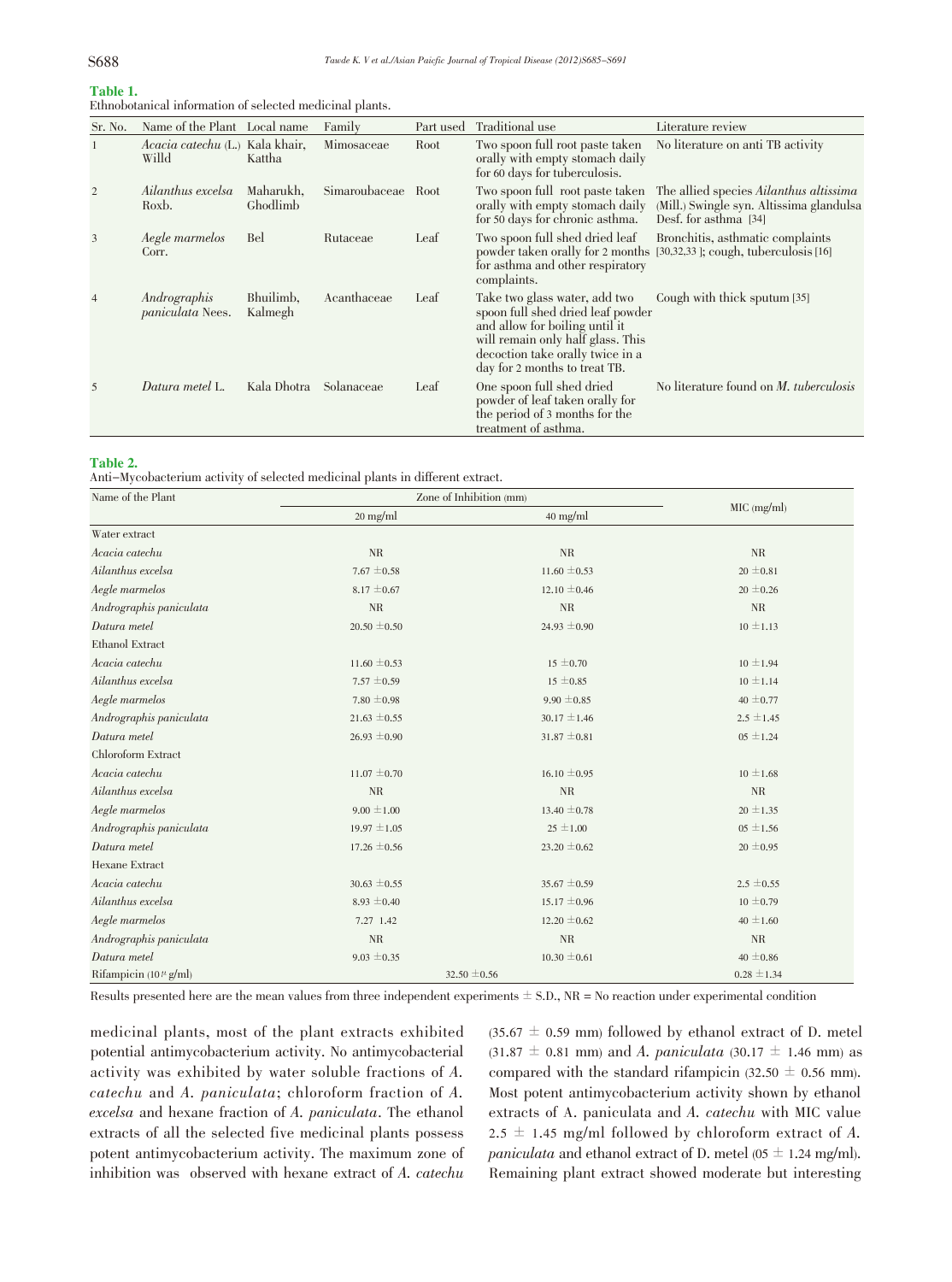| Table 3.                                                                         |  |  |
|----------------------------------------------------------------------------------|--|--|
| Effect of selected plant extracts on the viability of Chang Liver cells (Human). |  |  |

| Sr.No. | Name of the Plant       | Inhibition of Cell Viability (%) at 1mg/ml |                   |                   |                   |  |  |
|--------|-------------------------|--------------------------------------------|-------------------|-------------------|-------------------|--|--|
|        |                         | Hexane                                     | Chloroform        | Ethanol           | Water             |  |  |
|        | Acacia catechu          | $-17.32 \pm 1.54$                          | $-42.09 \pm 2.90$ | $-29.43 \pm 2.32$ | <b>NR</b>         |  |  |
| 2      | Ailanthus excelsa       | $-10.31 \pm 1.90$                          | NR.               | $-39.98 \pm 1.43$ | $-28.90 \pm 0.81$ |  |  |
| 3.     | Aegle marmelos          | $-18.90 \pm 0.67$                          | $-26.98 \pm 1.76$ | $-91.90 \pm 3.71$ | $23.09 \pm 1.32$  |  |  |
| 4.     | Andrographis paniculata | NR.                                        | $-14.65 \pm 3.21$ | $-92.48 \pm 0.65$ | NR.               |  |  |
| 5.     | Datura metel            | $-21.89 \pm 0.54$                          | $-20.98 \pm 2.89$ | $-43.03 \pm 1.09$ | $-32.75 \pm 2.54$ |  |  |
| 6.     | $H2O2$ (1 mM)           |                                            |                   | $3.13 \pm 0.49$   |                   |  |  |

Results presented here are the mean values from three independent experiments  $\pm$  S.D., NR = No reaction under experimental condition

Table 4.

| Antioxidant potential of selected traditional medicinal plants. |  |
|-----------------------------------------------------------------|--|
|-----------------------------------------------------------------|--|

|                |                            | Antioxidant activity $(\% )$     |                                                                                      |             |                                   |                                  |                |                        |                     |
|----------------|----------------------------|----------------------------------|--------------------------------------------------------------------------------------|-------------|-----------------------------------|----------------------------------|----------------|------------------------|---------------------|
| Sr. No.        | Name of the Plant<br>Water |                                  | Ethanol                                                                              |             | Chloroform                        |                                  | Hexane         |                        |                     |
|                |                            | <b>DPPH</b>                      | <b>OH</b>                                                                            | <b>DPPH</b> | <b>OH</b>                         | <b>DPPH</b>                      | <b>OH</b>      | <b>DPPH</b>            | <b>OH</b>           |
|                | A. catechu                 | <b>NR</b>                        | <b>NR</b>                                                                            | <b>NR</b>   |                                   | $1.95 \pm 0.05$ 74.64 $\pm 0.06$ | <b>NR</b>      | <b>NR</b>              | $\pm 0.83$<br>97.33 |
| $\overline{c}$ | A. excelsa                 |                                  | $09.77 \pm 0.04$ 64.80 $\pm$ 0.05 20.19 $\pm$ 0.59                                   |             | <b>NR</b>                         | NR.                              | NR             | $21.84 \pm 0.07$ 60.46 | $\pm 0.45$          |
| 3              | A. marmelos                |                                  | $39.65 \pm 0.11$ $91.33 \pm 0.60$ $52.64 \pm 0.03$                                   |             | <b>NR</b>                         | $46.50 \pm 0.10$                 | N <sub>R</sub> | 35.85 $\pm 0.96$       | <b>NR</b>           |
| $\overline{4}$ | A. paniculata              | $18.50 \pm 0.08$                 | NR.                                                                                  | NR.         | $88.37 \pm 0.25$ 03.18 $\pm$ 0.04 |                                  | NR.            | NR.                    | NR                  |
|                | D. metel                   |                                  | 68.90 $\pm$ 0.06 66.19 $\pm$ 0.34 47.48 $\pm$ 0.05 92.59 $\pm$ 1.66 45.65 $\pm$ 0.13 |             |                                   |                                  | N <sub>R</sub> | $01.07 \pm 0.15$ 74.90 | $\pm 0.70$          |
| 6              | <i>Ascorbic acid</i>       | 78.59 $\pm$ 0.04 2.78 $\pm$ 0.13 |                                                                                      |             |                                   |                                  |                |                        |                     |

Results presented here are the mean values from three independent experiments  $\pm$  S.D., NR = No reaction under experimental condition.

anti TB activity with MIC range 10 to 40 mg/ml.

It is interesting to note that only ethanol fraction of A. paniculata exhibited promising activity and other solvent fractions showed no inhibitory activity against M. tuberculosis. Results summarized in Table <sup>2</sup> also reveals interesting fact that except hexane extract of A. catechu all the selected medicinal plants exhibit their promising anti TB activity by water and ethanol fractions. Therefore, it can be firmly concluded that the present study fully agreed with the rationale of use and mode of drug delivery employed by traditional healers because most of the healers use either paste or decoction of medicinal plant parts to treat tuberculosis and asthma.

#### 3.3. Cytotoxicity Evaluation of Selected Medicinal Plants

Plant extracts in different solvents of the selected plant samples were evaluated for their cytotoxic effects on Chang Liver cells using MTT assay. The results of the cytotoxicity of crude extracts of these plants are summarized in (Table 3). At 1mg/ml concentration, most of the plant samples were found to be nontoxic except the negligible cytotoxicity demonstrated by water extract of *Aegle marmelos* (23.09  $\pm$ 1.32 %). H<sub>2</sub>O<sub>2</sub> (4.92  $\pm$  0.021 %) shows a most cytotoxic activity towards the cell lines which was used as reference standard.

#### 3.4. Antioxidant activity of selected medicinal plants

#### 3.4.1. DPPH radical scavenging activity

The DPPH radical scavenging assay has been used for preliminary screening of the plant extract for their antioxidant activity. The proton radical scavenging action is known as an important mechanism of antioxidants. The results of DPPH reduction are summarized in (Table 4). It is clear from the results that all the four solvent extracts of Aegle marmelos and Datura metel plant samples (1mg/ml) were found to interact with the stable free radical DPPH, which indicates their potent radical scavenging ability. It is interesting to note that only chloroform extract of the Acacia catechu display the potent radical quenching ability as compared with other solvent extracts. The overall range of DPPH radical scavenging activity was found to be 01.07  $\pm$  0.15 to 74.64  $\pm$  0.06 %. The water extracts of all the samples except, A. catechu showed significant DPPH radical scavenging activity in a range of 9.77  $\pm$  0.04 to 68.90  $\pm$  0.06 % as compared to ascorbic acid (78.59  $\pm$  0.04 %). It was observed that, the hexane extracts of selected plant samples were found to interact weakly with DPPH radicals.

#### 3.4.2. OH radical scavenging assay

The OH radicals are most hyper reactive amongst the relative oxygen species and that affect every type of molecule found in living system. Physiologically important biomolecules such as sugar, amino acids, phospholipids, DNA bases, organic acids may undergo reaction with OH radicals and may change normal physiological function of cells [28].

The summary of OH radical scavenging activities has been shown in (Table 4). It was observed that water, ethanol and hexane extracts (1mg/ml) of almost all selected medicinal plants showed effective OH radical stabilizing potentials in a range of 1.95  $\pm$  0.05 to 97.33  $\pm$  0.83 % as compare to standard ascorbic acid (02.78  $\pm$  0.13 %) while chloroform extracts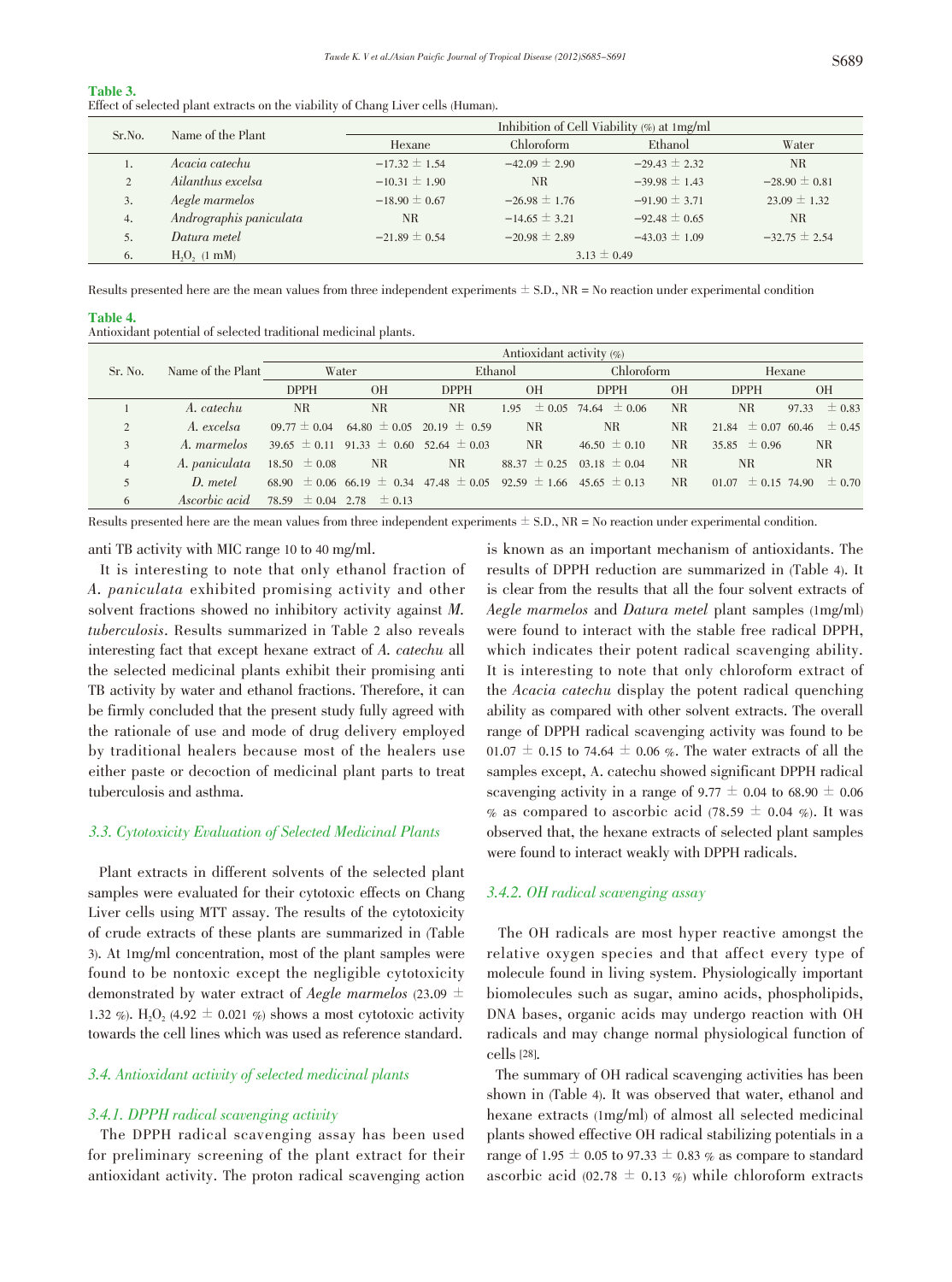did not interacted with OH radicals. The hexane extract of A. catechu (97.33  $\pm$  0.83 %) was found to be hyper reactive towards OH radicals whereas the ethanol extract (01.95  $\pm$  0.05 %) showed minimum effect on OH radicals. It was interesting to note that only water fraction of A. marmelos and ethanol fraction of A. paniculata are able to scavenge OH radical while remaining solvent fractions are unable to show OH radical scavenging activity.

#### 4. Discussion

The present study clearly shows the strong positive correlation between the selection of medicinal plants and the results obtained. Total five medicinal plants were selected for the present study with an aim to validate the conventional folk phytotherapy on scientific background. The selection of medicinal plants was based on their use by traditional healers in this region for the treatment of tuberculosis, asthma and chronic respiratory disorders.

A considerable number of plant species have been described in Ayurveda for the treatment of TB, leprosy and TB related disorders. Recently in a review published by Gautam et al., [29] on Indian medicinal plants active against TB reported total 255 plant species mentioned in Ayurveda. Out of five selected traditional medicinal plants in the present study, only Aegle marmelos and one allied species of Ailanthus were found to be mentioned in Ayurveda for the treatment against tuberculosis. Newton et al., [30] reported methanol extract of fruit of A. marmelos showed MIC of >500  $\mu$  g/ml for *M. avium* and *M. smegmatis*. In another study Taylor et al., [31] showed that methanol extract root of was found to be active against M. phlei at a concentration of 300 mg/ml of dried plant material in disc diffusion assay with chloramphenicol as positive control. Dastur [32] and Wren [33] reported decoction of the leaves is a febrifuge and expectorant and is particularly used for asthmatic complaints, for the treatment of acute bronchitis, fever and dysentery. The present study first time reporting the activity of A. marmelos leaf extract in polar and non-polar solvent on M. tuberculosis.

It is interesting to note that only hexane extract of A. catechu root and ethanol extract of A. paniculata leaf showed promising activity against M. tuberculosis. However, the anti TB activity of A. excelsa and A. marmelos was comparatively weak because they have been widely used traditionally to treat asthma but there is no report of its use in treating TB infection. Interestingly enough the ethanol extract of D. metel showed potent inhibitory activity against M. tuberculosis besides its traditional use for treating chronic respiratory disorders and asthma. Historically the natural products have served as a starting material in the search for new antimycobacterial agents. Gautam et al., [29] shows that extracts of plant species from wide range of families and genera have exhibited significant in vitro antimycobacterial

activities and this efficacy is interestingly compatible with the ethnomedicinal knowledge on plants. The results of the present study forms a rational basis for the selection of candidate plant species for further phytochemical and pharmacological investigations for the lead identification.

Conclusively it is to stated that the present study first time reporting the anti TB activity of root extracts of Acacia catechu and Ailanthus excelsa while leaf extract of Andrographis paniculata, Aegle marmelos and Datura metel. One drawback of the current anti TB literature of medicinal plant is that almost no indication of selectivity (anti-TB vs. mammalian cytotoxic activity) is provided. The present investigation carefully studied the cytotoxicity of selected plant extracts with their antioxidant potential. Andrographis paniculata and Acacia catechu both were equally potent against Mycobacterium tuberculosis followed by Datura metel. These traditional medicinal plants appeared to be promising candidates for further investigation into our study of new lead compounds from natural products as potential antimycobacterial agents.

#### Conflict of interest statement

We declare that we have no conflict of interest.

#### Acknowledgements

The authors are grateful to Director, School of Life Sciences, Swami Ramanand Teerth Marathwada University, Nanded for providing necessary facilities to carry out this work.

# References

- [1] Ayyazian LF. History of tuberculosis. In: Reichman LB. Hershfield (Eds.), Tuberculosis. Dekker, New York 1993.
- [2] Basel HH. History of Tuberculosis. Respiration 1998; 65: 5-15.
- [3] World Health Organization (WHO). Report Global tuberculosis control: Surveillance, Planning, Financing. World Health Organization 2002: Geneva, Switzerland.
- [4] World Health Organization (WHO). Global tuberculosis programme. Global tuberculosis control 1998. WHO report. http:// www.who.int/gtb/ publications.
- [5] Dhingra VK, Rajpal S, Taneja DK, Kalra D, Malhotra R. Health care seeking pattern of tuberculosis patients attending an urban TB clinic in Delhi. J Commun Dis 2002; 34 (3):185-192.
- [6] Singh MM. Tuberculosis-Triumph and tragedy. J Indian Med Assoc 2003; 101(3):190-194.
- [7] Wade MM, Zhang Y. Mechanisms of drug resistance in Mycobacterium tuberculosis. Frontiers in Bioscience 2004; 9: 975-994.
- [8] Blumberg HM, Burman WJ, Chaisson RE, et al: American Thoracic Society, Centers for Disease Control and Prevention